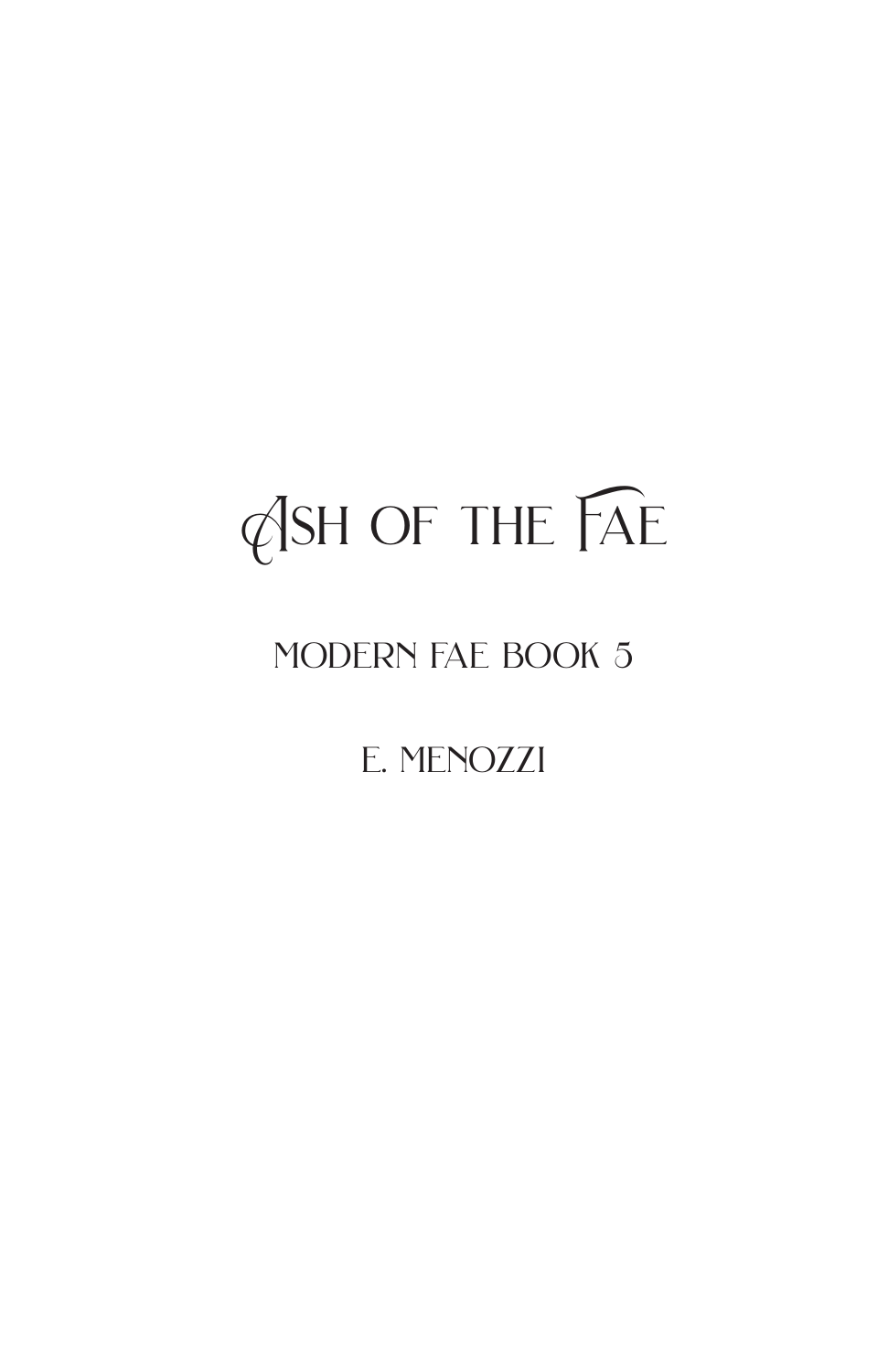#### ASH OF THE FAE

Copyright © 2022 by Elizabeth Menozzi

All Rights Reserved.

Except as permitted under the U.S. Copyright Act of 1976, no part of this publication may be reproduced, distributed, or transmitted in any form or by any means, or stored in a database or retrieval system, without the prior written permission of the publisher.

Cover design by Elizabeth Mackey

Editing by Michelle Hope

The following is a work of fiction. Names, characters, places, and incidents are fictitious or used fictitiously. Any resemblance to real persons, living or dead, to factual events or to businesses is coincidental and unintentional.

ISBN-10: 1-73261-289-7 ISBN-13: 978-1-7326128-9-1

First Edition: June 2022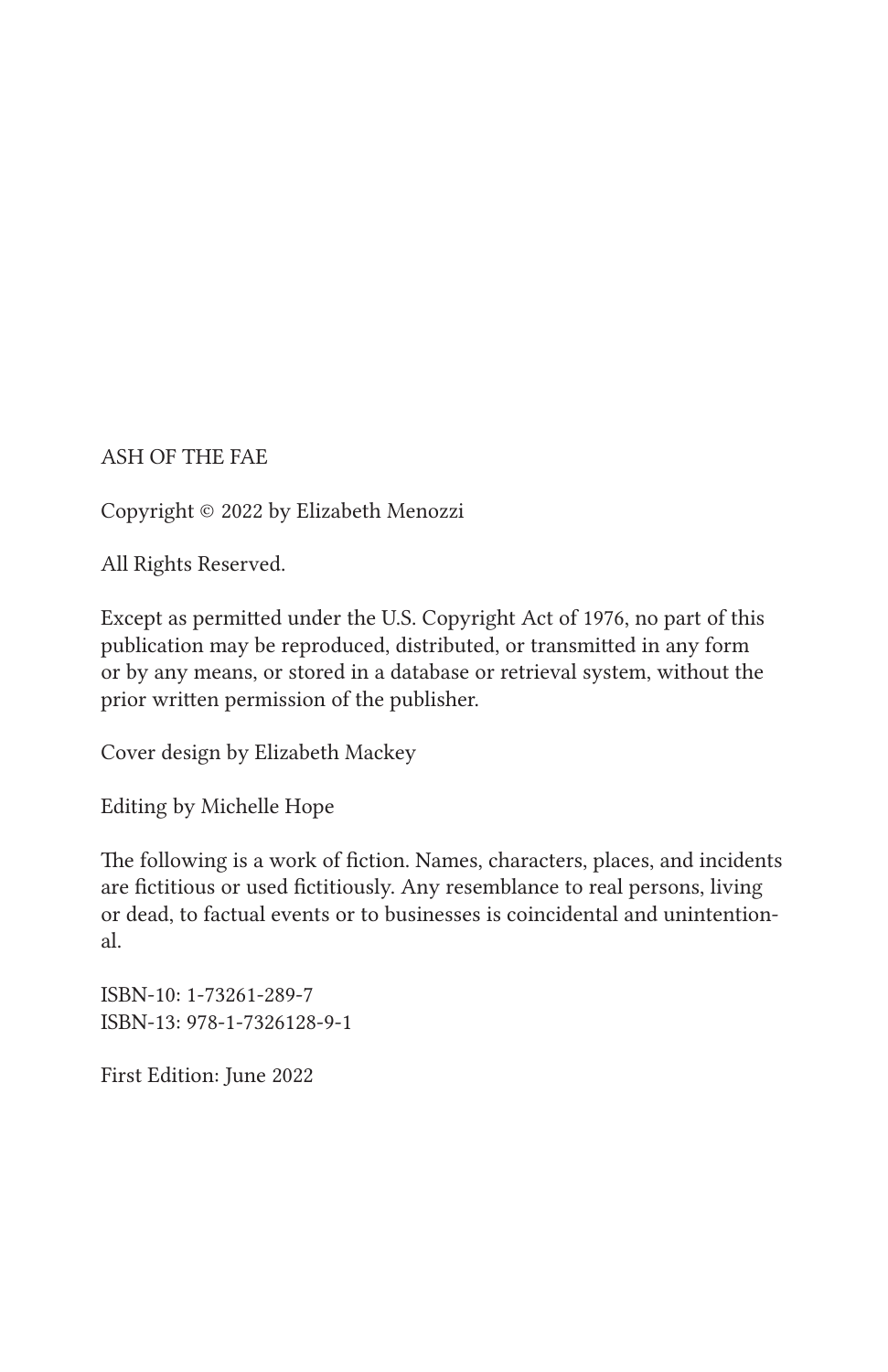1

THE thick wooden beams that spanned the infirma-<br>ry ceiling made a beautiful cage overhead, but I was<br>long past sick of staring at them. I rolled over, wincry ceiling made a beautiful cage overhead, but I was long past sick of staring at them. I rolled over, wincing only slightly in response to the ache of my still-healing ribs. My phone lay faceup on the small table next to my cot. The screen displayed the day and the time along with that annoying "no service" message that might as well have read, *Too bad about your career, Hannah.*

It had been six days since my last vlog. I knew this because my phone said it was Thursday, and for the past three years, I had been posting a new Fashion Friday video every week without fail. If the Faerie Queen didn't agree to let me out of her infirmary today, I was going to miss a week.

My followers would think I'd completely flaked. I'd already missed my chance to post the last few teaser videos I'd planned leading up to Morgan's annual Start the Summer weekend bash. After years of attending as Morgan's best friend, this year, she'd given me the coveted position of ex-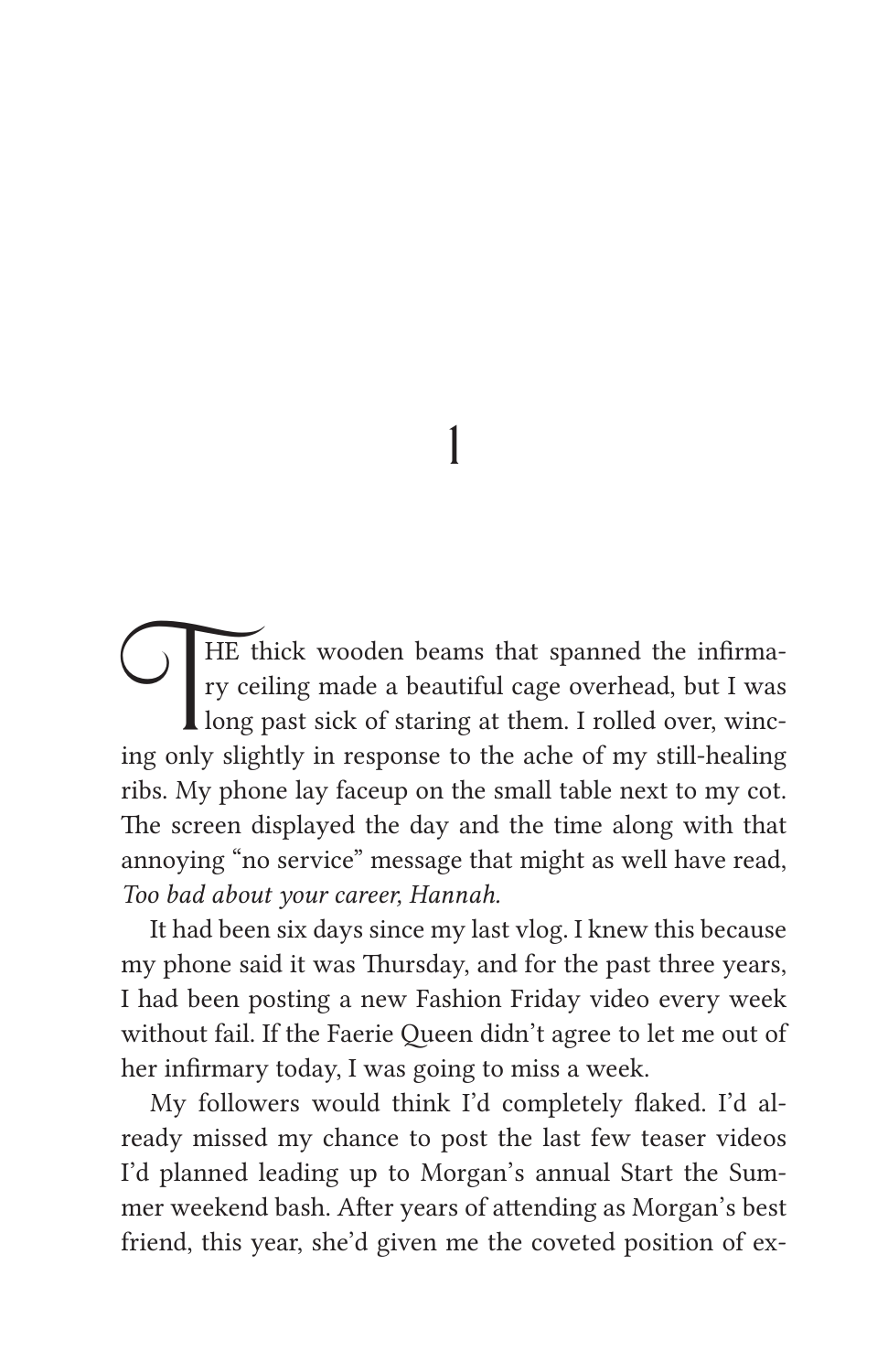clusive social media manager. I'd been planning for months. But that was before I found out that the person I'd thought was my best friend had been keeping a major secret from me. Not to mention the part where she nearly killed me.

Regardless, I'd seen social media icon after icon launch their career off the exclusive access to Morgan's annual party, and I was not about to miss my opportunity to do the same. I shot a glance at the tall Fae guard standing with their back to me by the door and considered my mental list of possible distractions searching for anything that might keep the guard occupied long enough for me to escape. There wasn't much I could do with my water magic, so it was a short list. I'd considered flooding the place, but that seemed too obvious. A mysterious drip from the ceiling might send the guard looking for a bucket, or someone to repair the leak. But there was always the chance that they just had the magic to counter whatever I attempted. It didn't seem worth the risk.

Besides, I didn't even know how to get home. I wasn't even really sure where I was, exactly. All I knew was that the Fae lived somewhere in England. Assuming I could find a way out, there was no chance of catching a flight back to Seattle. I didn't even have my passport with me. It's not like I expected to be whisked off to the Fae Forest after my former best friend accidentally hit me with a blast of magic.

At least, I hoped it was an accident. My fingers traveled to the tender skin on the back of my scalp and what was left of the lump. It would be a lot easier to believe that Morgan hadn't been trying to hurt me if I hadn't also been knocked out earlier that same day while helping Max, Angie, and Jayden with a secret project at the Silicon Moon offices. I still couldn't remember exactly what happened, but Morgan was one of only a few people who had access to the building and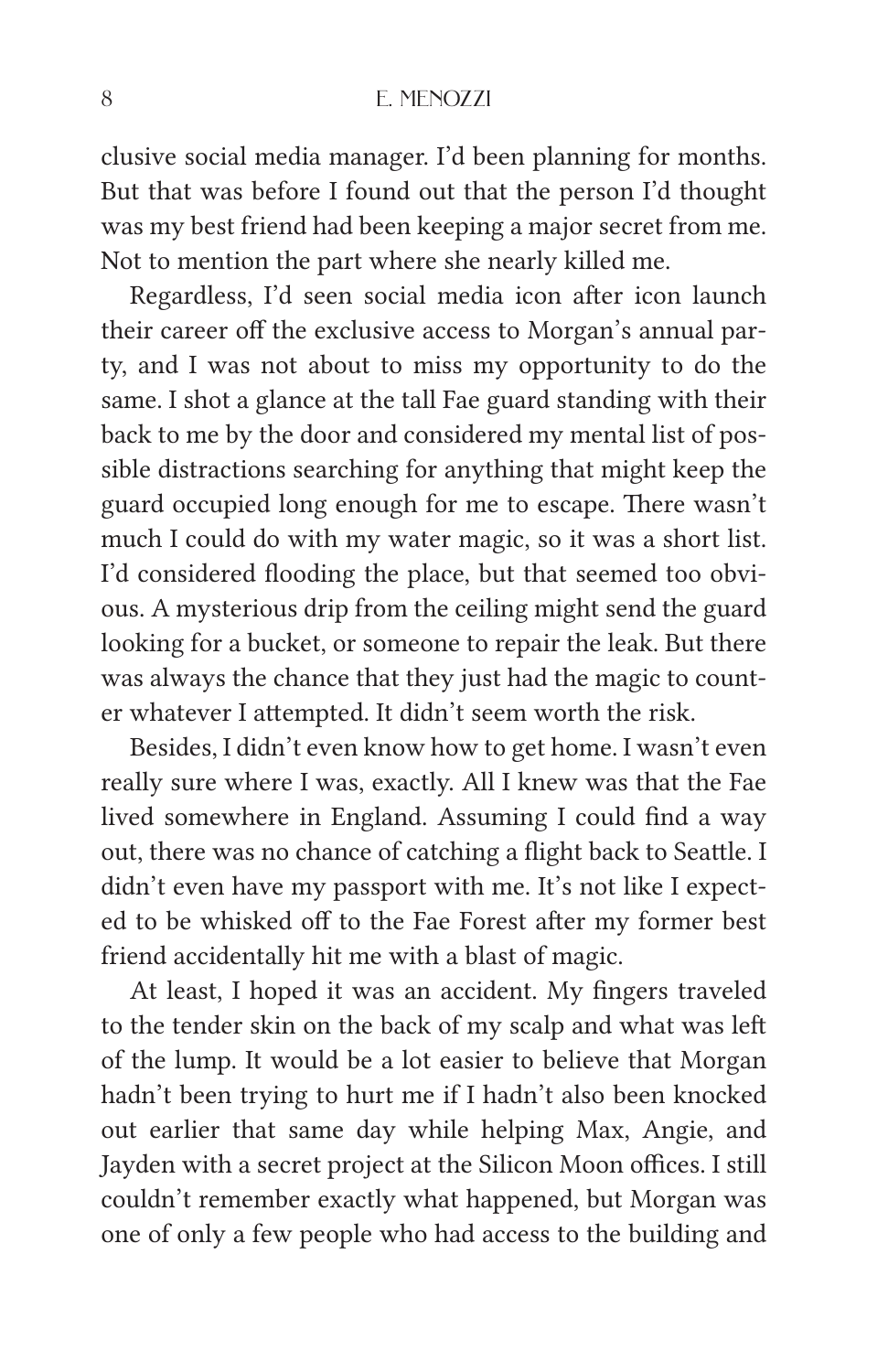the motivation to keep me from getting in her way.

I closed my eyes against the warning pricks of tears I refused to shed.

What a mess. Once I got out of here, I'd deal with Morgan. She owed me more than an apology. Using her party to advance my career seemed like a good place to start getting even for the pain she'd caused.

Crying wouldn't help anything, anyway. It would only make my already wrecked skin get all puffy and blotchy. The Fae infirmary just wasn't properly supplied for mere humans who needed multistep skin-care routines to maintain a fraction of what came naturally to these effortlessly beautiful immortals.

Would it be too much to ask these Fae healers to restore my healthy glow before they released me? Sure, it would be embarrassing to be so admittedly vain, but it would save me having to book an emergency facial before the party this weekend. I made a mental note to ask Talie or Eira the next time they showed up to check on me. Until then, as long as I stayed calm, didn't start crying, and couldn't see how bad the damage was, I could fool myself into thinking that there was a chance I might be camera ready when they finally let me leave.

Gritting my teeth and mustering the reserves of my fortitude, I pushed myself up to a seated position so I wouldn't look like such a pathetic mess when Max arrived. I tried not to think about the fact that he'd been keeping secrets from me, too. He knew that his older sister was half demon.

At least he'd been making an effort to apologize. He'd come to visit me almost every day since I'd woken up. Sometimes he'd bring his fiancée, Angie, who was one of my top five favorite people in the world. And he'd promised me that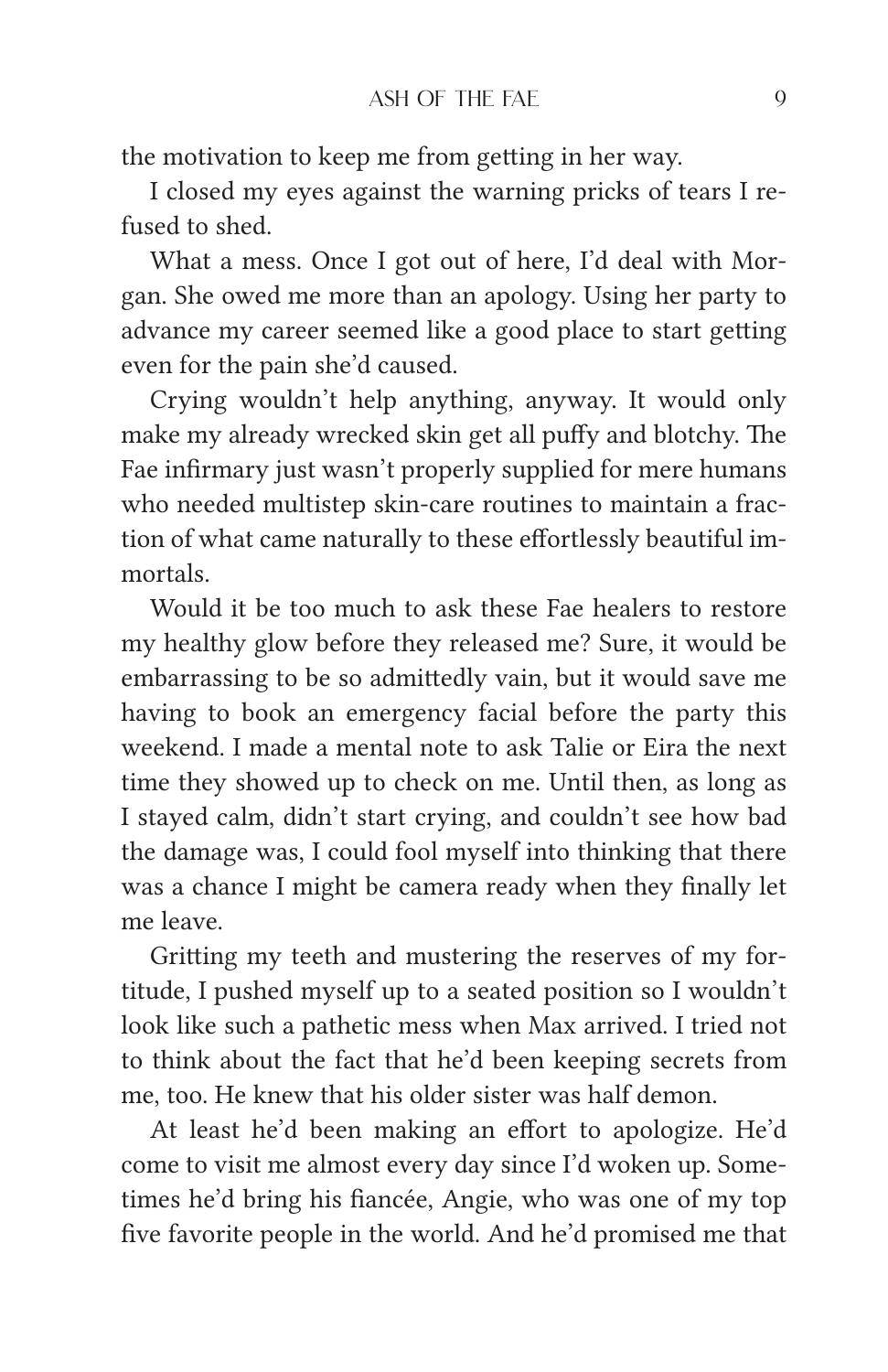he would convince the Faerie Queen to let me go home once their healers said I had recovered from my injuries.

I expected him to walk through the door at any minute and give me some good news. The only way in and out was at the opposite end of the infirmary, which was basically a long, narrow building lined with cots sticking out into the single center aisle like gap-toothed teeth in the mouth of a grimace emoji. I'd been assigned to a bed near the far wall. At the moment, I was the only patient.

When I first woke up, I'd had a roommate across the aisle. He was a big Fae with lots of scars, like he'd seen more than a few battles. I never did see his face, only his bare back. He'd been curled up, facing away from me, and he didn't answer when I tried to talk to him.

When I woke up again, he wasn't there. Since then, a few patients had come and gone, but they'd all been kept at the opposite end, near the door. Now it was just me and the guard.

I stared at the door, willing Max to make an appearance. The guard turned toward me and raised an eyebrow. Perhaps staring wasn't the best option.

I pulled my knees up, hugging them to my chest. A stab of pain shot through my lower rib cage, and I cringed. Deciding that wasn't going to work, I released my grip on my legs and crossed them like a pretzel instead. Then I let my head fall back until it rested on the wall at the head of the bed. My eyes fluttered closed, and I might have drifted off for a moment.

"Hey, Hannah!"

My eyes snapped open, and I turned my head toward the door. Angie was walking down the aisle holding up a brown paper bag. There were a few blotches on the outside where something greasy must have seeped through.

My mouth started watering. "Is that what I think it is?"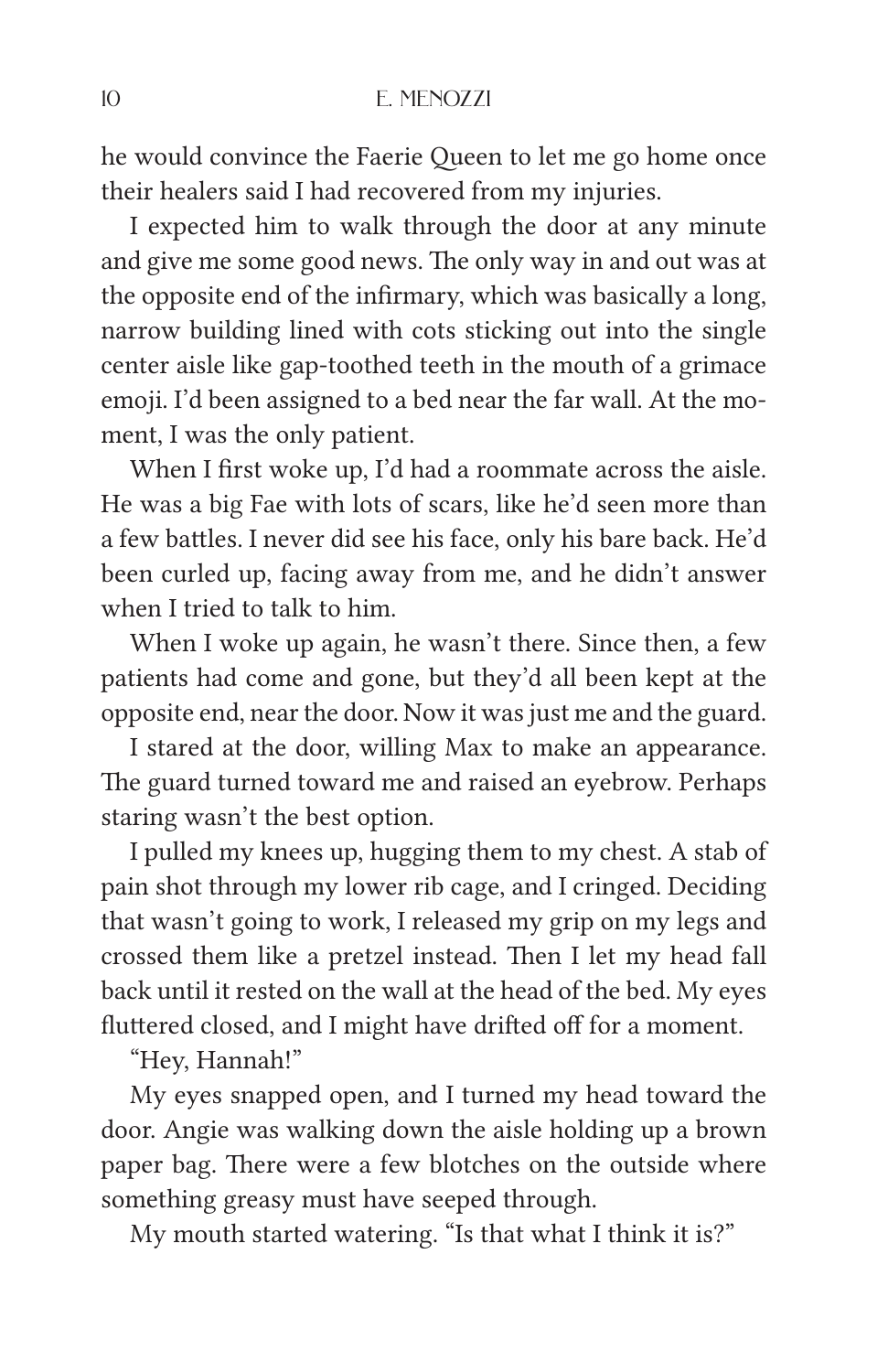Angie nodded. "We come bearing treats."

I reached for the bag with greedy hands and peeked inside. The mound of plump, fried doughballs covered in powdered sugar made my mouth water. "Is this a celebration? Please tell me you got me these to celebrate my release back into the real world."

Max walked up behind Angie and wrapped his arms around her waist. She glanced over her shoulder at him, and they exchanged a look.

My fingers crumpled the top of the paper bag, closing it. "Come on. Just tell me. Am I dying?"

Angie's head swung toward me, her eyes wide. "No!"

Max scowled and shook his head. "Definitely not."

"Then what's the problem?" I glared at him, daring him to break the promise he'd made to me about getting me home today. "Spill."

"Fiona hasn't made a decision yet." He released Angie and held up his hands as I opened my mouth to respond. "She wanted to wait and discuss it when her Court meets today. We're going there next, but we wanted to come see you first. I promise we'll come back with news as soon as it's over."

"Max…" I hesitated. I didn't want to explain why I needed to be out today. Even though Max and I had been friends for nearly as long as I'd been friends with his sister, and he knew what my career meant to me, I couldn't be sure he'd understand. I had, in fact, been hoping that he'd forgotten about Morgan's Start the Summer bash. He avoided her Hollywood parties unless forced to attend. If I reminded him, after everything that happened, he might insist I stay away and probably tell Fiona to keep me here until it was over, just to be sure I didn't go.

Max cringed. "I know. I know. It's just… You don't under-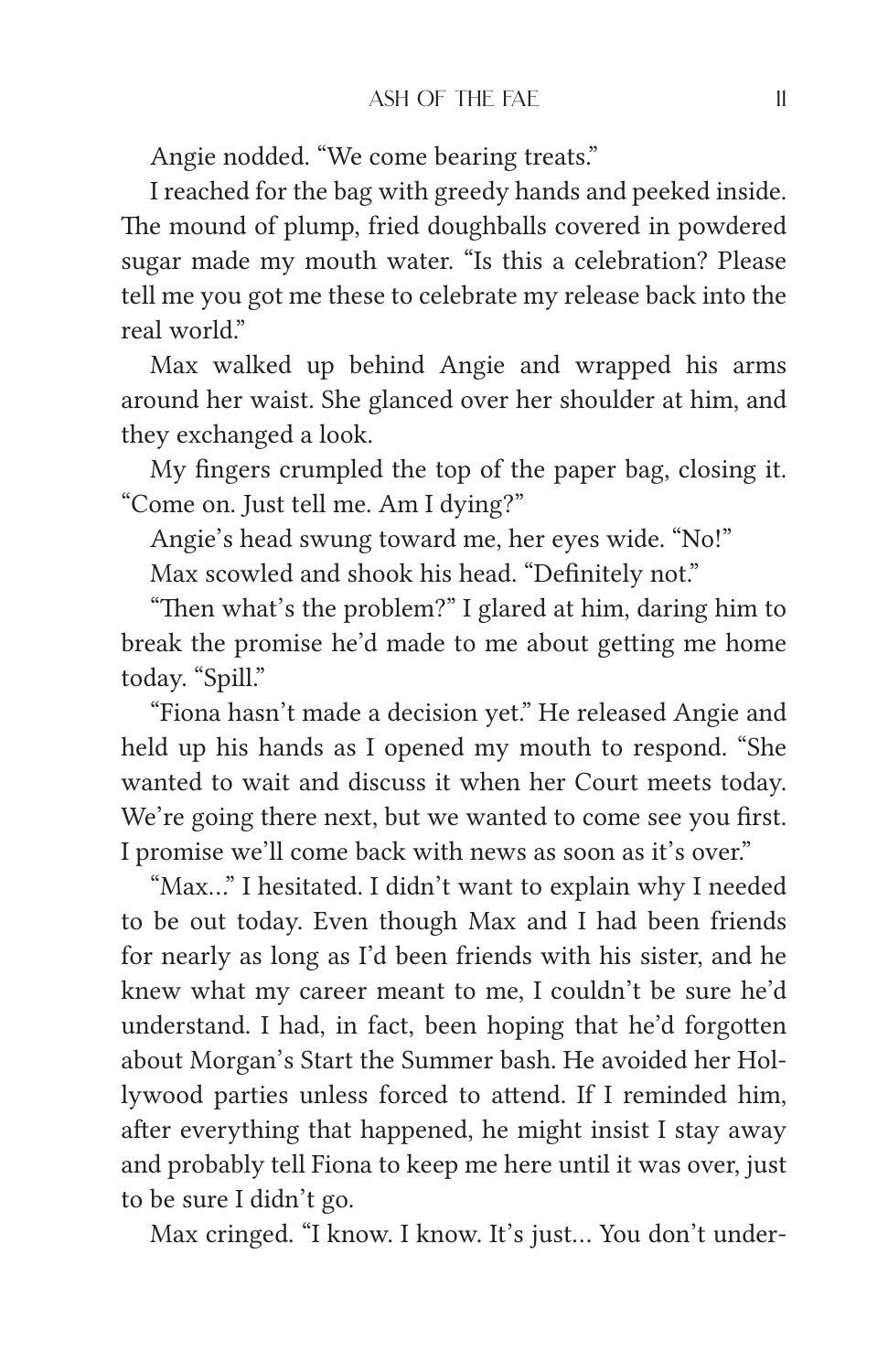stand how powerful Morgan is. She's always been barely able to control whatever magic is inside her, and now…if she's working with the demons…who knows what she's capable of."

"And I'm no match for her. That's what you're saying." My jaw clenched as I held my water magic in check. It would only prove Max's point if I let my emotions control me and geysers of water started erupting in the infirmary aisle.

"It's not that. It's just…" Max sighed. "Aside from my mother, I'm supposed to be the most powerful wizard in the Society, and *I'm* no match for Morgan, Hannah."

I tried to resist the urge to roll my eyes at Max's unjustified humility. He was nothing like me. He had control of two elements—something almost unheard of among humans—and both were more useful in a fight than my water magic. And he'd been taught to use them as soon as he'd shown an affinity, unlike me. Max and Morgan's mother was the head of the Wizard Society. Max's father was one of the wizards on the Council. My parents didn't even know they carried Fae blood, and they definitely had no idea that they'd passed that magical potential on to me. If it hadn't been for Morgan and her parents, I might never have realized I was a wizard, too. And I definitely wouldn't have figured out how to use my power.

What Max wasn't saying, but what he knew as well as I did, was that he could use his magic to protect himself against Morgan, if needed. Air and fire magic were both great for that sort of thing. Water magic, on the other hand… If Morgan tried to attack me again, what was I going to do, conjure up a wave and drench her?

I cringed and resorted to my backup reason for wanting to get home. "I get it, Max, but my agent probably thinks I'm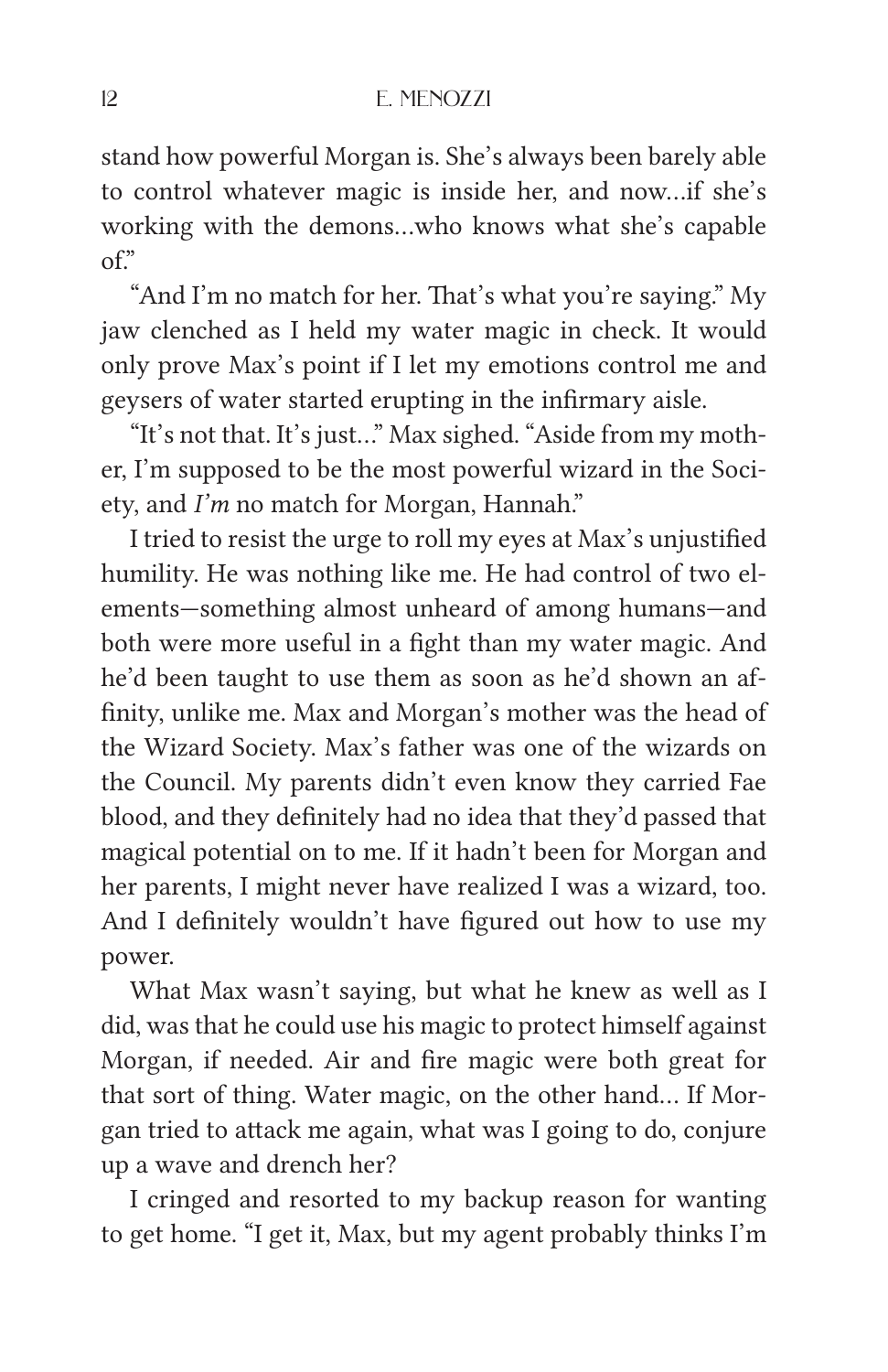dead. As much as she doesn't want me to be the center of some scandal, if she doesn't hear from me soon, she's probably going to call the cops, or worse…my parents."

Max frowned. He didn't want to explain magic to my parents any more than I did. "Okay. Okay. I'll get you out of here."

Angie sat down on my cot and set her hand on my knee. "I could stay, if you want? Keep you company while Max goes and pleads your case?"

I glanced back and forth between them for a moment, considering her offer. It would be nice to hang out with someone besides the infirmary guard who never spoke to me. But then I remembered Angie's superpower. She might be a human with no magic, but she was a lawyer and she'd always been way better at negotiations than Max.

I shook my head. "No. Go with Max. Leave me here with my consolation beignets. Just promise me that you won't let him take no for an answer. I am leaving here today. Got it?"

Angie grinned. "Got it."

Max groaned. "You can't promise her that."

Angie winked at me. "Don't worry. I've got this."

"Thank you." I clutched the paper bag to my chest, careful not to squish the contents as I watched them leave.

WITH Damir's return to the Fae forest, I'd lost my seat at the High Table. It had always been temporary. I didn't belong here. My place was back in the Dragon Fae clan's caverns, high in the mountains of Eastern Europe, at Damir's side, serving as his lieutenant and making sure the rest of the clan showed him all the respect he deserved as our new Alpha.

But Damir had arrived with Seren just before Fiona called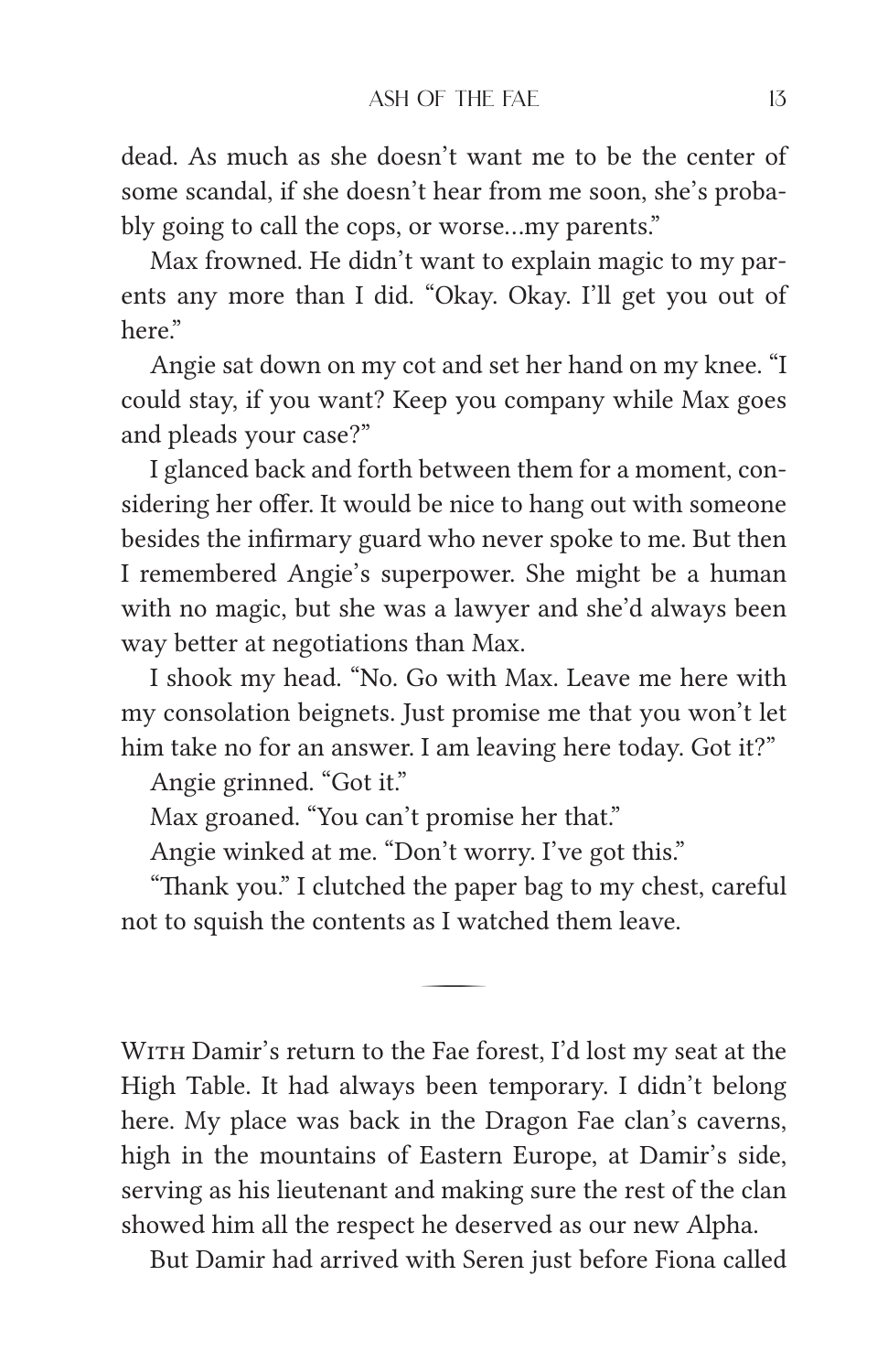her Court to their seats at the stone table. There was barely time for him to greet me and ask how I was healing from the injuries I'd earned when I refused to swear an oath of loyalty to the previous clan Alpha.

At least I had good news to share on that front. "Talie says one more week and then I can try a transformation. He wants it to be supervised by him or one of the other Hands, but I think they worry too much. I feel great." I puffed out my chest in case he hadn't noticed that I'd barely lost a gram of muscle while he'd been off getting the clan sorted. Without anywhere to go or anything to do, I'd been getting in a lot of sparring practice with the Faerie Queen's Guard.

Damir nodded once. "Good. Depending on what Fiona has planned, I may have to stay here for a bit. If that's the case, I'd like to get you back to the caves to help Ivo. His strength has improved enough for him to take care of my day-to-day duties, but it will be a while before he's back in his dragon form, and I don't like leaving him alone with guards I don't know."

Our wing-mate had nearly died while challenging the previous Alpha of our clan, and it was my fault. I couldn't tell if Damir blamed me or not, but it didn't matter. If I'd kept my head down and held my temper in check, the previous Alpha would never have called me out. I wouldn't have been asked to swear my loyalty to the bastard who almost certainly killed my sire, I wouldn't have been nearly beaten to death for refusing, and Damir wouldn't have had to rescue me. I could have waited for Ivo to come around and agree to challenge for the title that should have been his. If I had, I would have been there to serve with Damir as Ivo's lieutenant. Damir wouldn't have had to protect Ivo alone.

The three of us should have been fighting side by side, the way we'd been taught by our sires since we were Fledgelings.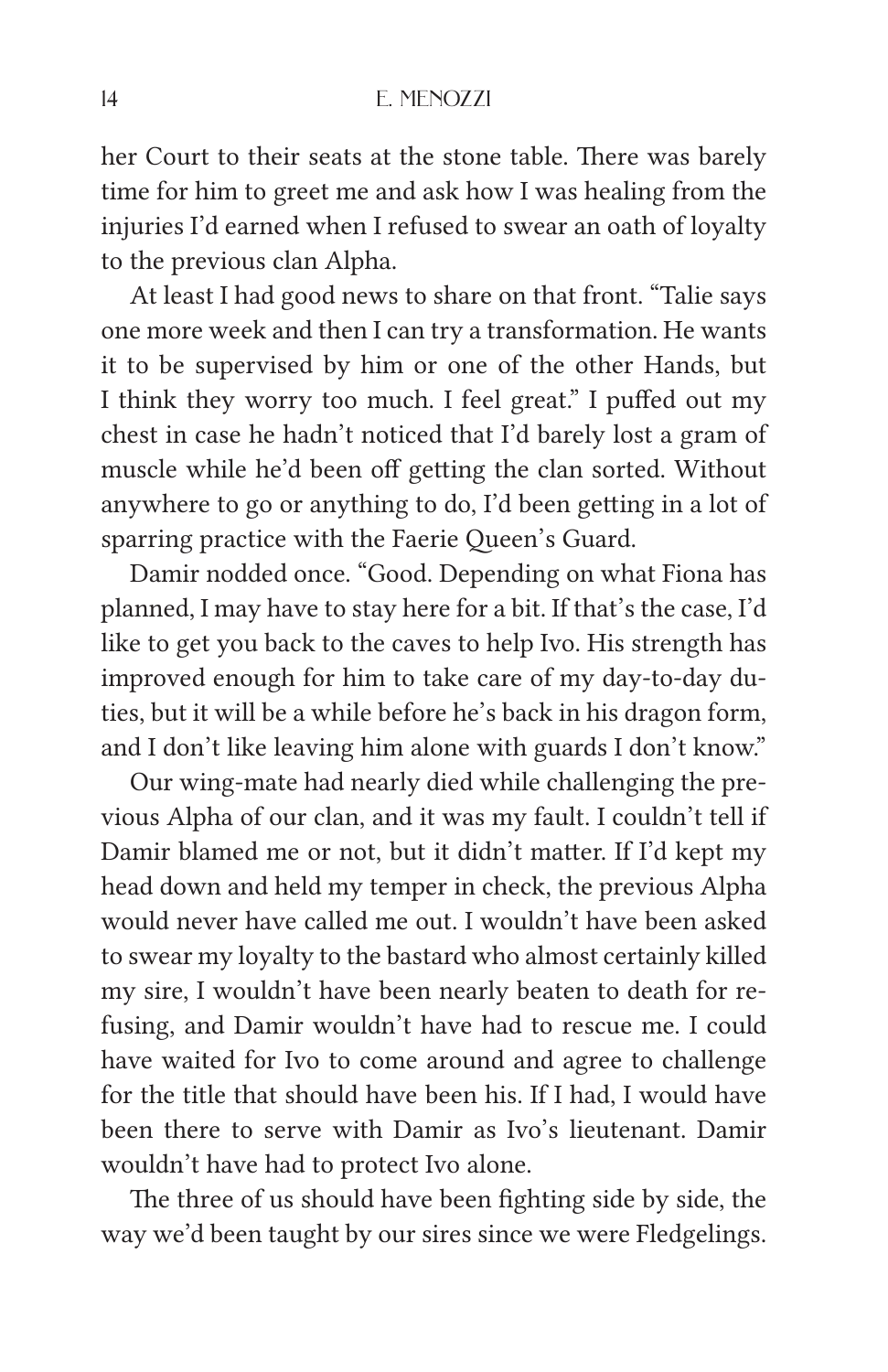Instead, Ivo nearly died and Boro could have won, all because I'd been impatient and ended up stuck in some Forest Fae infirmary recovering from my injuries while my wing-mates faced an unfairly balanced challenge where they were outnumbered two to one.

Because of Ivo's injuries, Damir had to take on the role of clan Alpha. He'd made Ivo his first lieutenant in order to make sure that Ivo received the best care possible. As far as I knew, he had yet to take a second lieutenant. I hoped that meant he was planning to offer that position to me, but I worried that, since he hadn't said anything, he intended to offer it to someone he considered more dependable. I'd learned my lesson. I just needed a way to prove to Damir that he could trust me again.

I opened my mouth, the words waiting on my tongue, but Fiona called her Court to their seats before I could say anything.

Damir rested a hand on my shoulder. "We'll talk more after the meeting. Sit with Seren, for me?"

He motioned to the silver-eyed Fae who'd recently agreed to be his mate. She had been talking with the half demon I remembered from the only other Court meeting I'd attended. I'd failed to notice her approach. Either she was exceptionally sly or my skills as a lieutenant were extremely rusty.

"Of course." I dipped my head to him and signaled Seren to walk ahead of me toward the cluster of chairs that had been set at the far side of the High Table, just inside the stone circle.

Seren glanced back over her shoulder toward the table. I followed her gaze to the red-haired Fae who I remembered was the leader of the Elemental Faction. I'd forgotten her name, also. The dark-haired half demon was whispering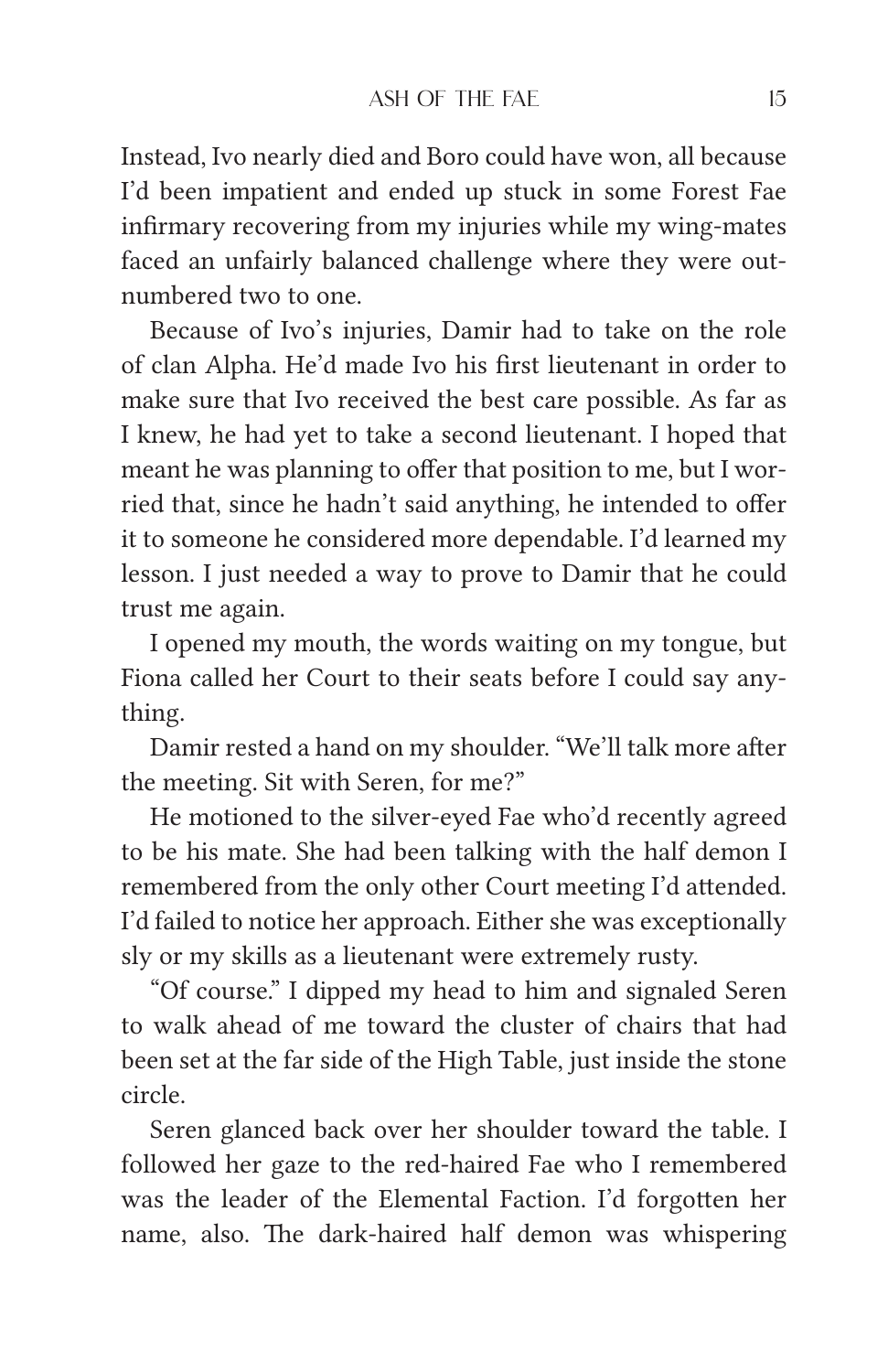something in her ear. I wondered why Seren appeared to be so interested in their exchange.

Just as the red-haired Fae's eyes lifted to look in our direction, someone bumped into my shoulder and immediately apologized.

When I turned, I found myself staring at a human that I recognized, but not because she sat on Fiona's Court. There were only two humans on the Court. One had no magic but served as Fiona's ambassador to the humans. The other was a wizard.

My Fae senses confirmed that the human staring up at me didn't have any magic. That made it odd for her to have slipped past the border between the Fae and human lands, let alone be present at a meeting of the Faerie Queen's Court. And yet, I was sure I'd seen her somewhere before.

I squinted at her, trying to place her face. Perhaps she was one of the young human women from the village who I'd bedded? That might make things a bit awkward since I made a point to never visit the same woman twice.

The human smiled and stuck out her hand. "I'm Angie. Hannah's friend? We met briefly in the infirmary when I was visiting her?"

She paused, waiting for me to recognize her. When I didn't say anything, she added, "You told me to *give the bloke a chance*. Remember?" Her eyes skimmed past me and landed on the wizard who had joined Fiona's Court around the same time I began sitting in for Damir.

"Right. Angie." My fingers closed around hers as the memories clicked into place.

"You must be Ved Ashwing. You're one of the Dragon Fae, right? Max mentioned that you had joined Fiona's Court." She glanced over her shoulder at the table. "How come you're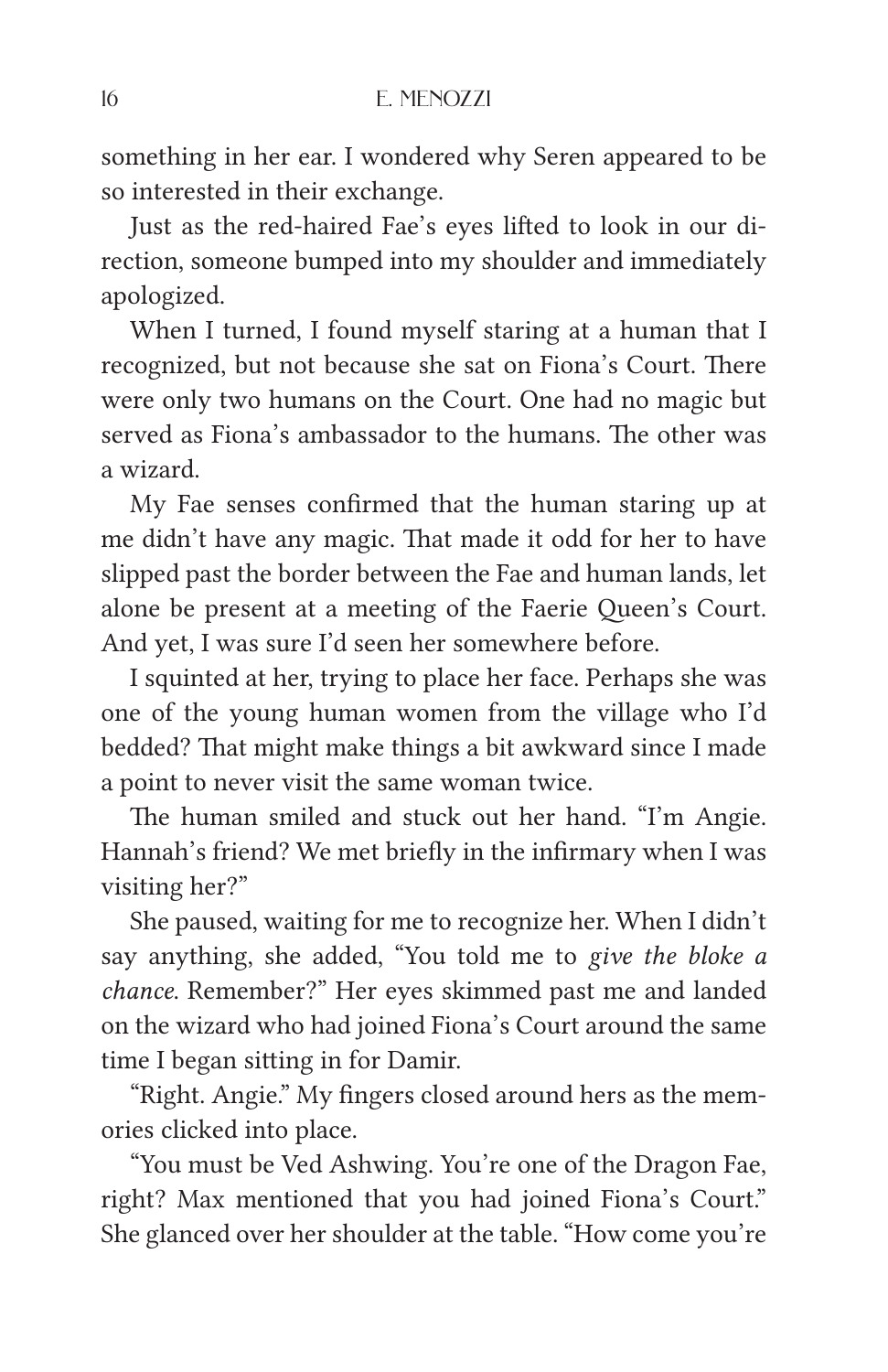sitting over here? Shouldn't you be at the table with the others?"

 I forced a smile and hoped that it didn't look too much like a grimace. "No need. Our clan leader is here today. I only represent the Dragon Fae on his behalf."

"Oh." She turned her head to search out the unfamiliar face in the crowd. Once she found him, she returned her attention to me and gestured toward the chairs. "Mind if I sit with you, then?"

"Angie!" A petite woman came running toward us across the mossy clearing. "I'm so glad you're here!"

When the two women started to hug, I tried to escape. I was supposed to be keeping Seren company, not conversing with curious humans. I still wasn't sure why this Faerie Queen kept so many of them around. She fascinated me but refused every attempt I'd made at courting her, despite the fact that I'd promised her my seed. Of course, when I'd made that commitment, I'd been stuck in her infirmary, recovering with the help of her healers, and we'd thought my wing-mates, who also happened to be her cousins, might not survive their challenge and live long enough to produce the potential heirs they'd promised her.

I hadn't heard anything more about my promise since Damir had taken control of the Dragon Fae clan. I was beginning to suspect that Fiona had decided she didn't need to settle for my seed when she could have her pick from any of the eligible males in the Dragon Fae clan. As far as she was concerned, I was nothing more than Damir and Ivo's wingmate. And if Damir chose someone else to serve as his second lieutenant, then I would truly be no one to her.

My pride refused to that happen. Not because I wanted her as my mate. She'd made it clear that she planned to have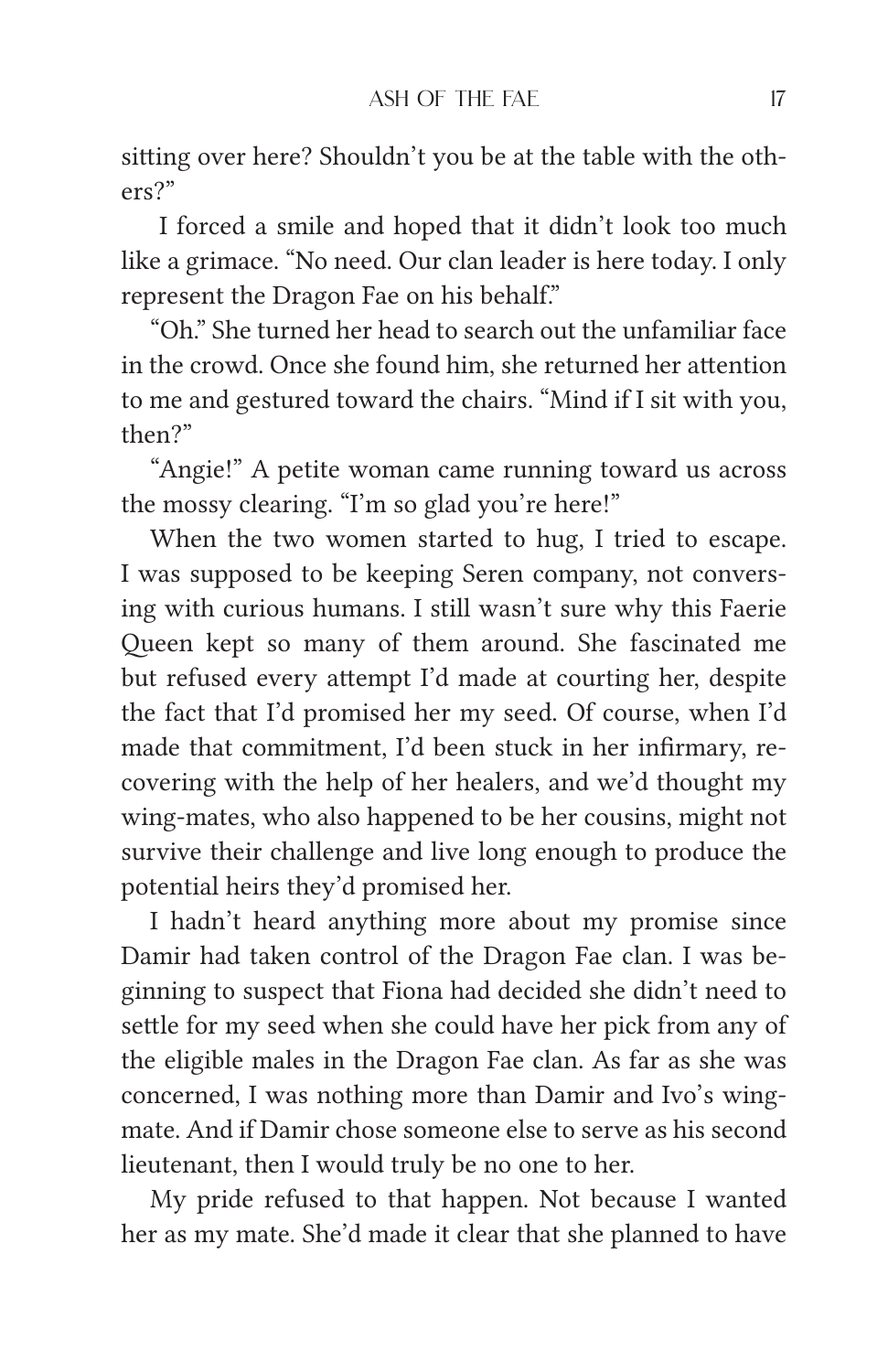lots of Faelings, and Fae males only carried one seed. That would mean she would have to carry Faelings from many sires. Dragon Fae weren't known for their ability to share, and I was no exception. If I ever took a mate—and I had no intention of doing so—she would be mine, as I would be hers, for life. And Dragon Fae lived a very long time. Which was why I wasn't inclined to settle for just one woman.

As though she'd read my thoughts, the only female who truly cared for me circled in the sky above the Court, then swooped down to land on my shoulder.

"Is that a faerie dragon?" The petite human stared at my familiar. She released Angie from their embrace and tugged on her arm to draw her attention to the small silver-andpurple-scaled dragon attempting to wrap herself around my neck like a fire-breathing scarf.

Angie lifted her hand and started to reach toward me but paused before completing the motion. "Can I touch him?"

"Her," I corrected. "Her name is Firrag. But don't reach out your hand like that unless you want to be bitten."

Fiona saved me from having to explain the best way to greet a faerie dragon. She cleared her throat and shot us a look that sent Angie and her friend scurrying for their seats. I sank into the last of the empty chairs next to Seren just as Fiona began to speak.

"Let's begin." A silence so complete that even the birdsong disappeared followed her statement and signaled that she had activated her wards. They cloaked the area, preventing the sound of our voices from escaping beyond the standing stones that circled us.

Firrag nipped at my ear and nudged my chin with the spikes on the top of her head, distracting me as Fiona asked for updates on preparations for the demon attack that, based on the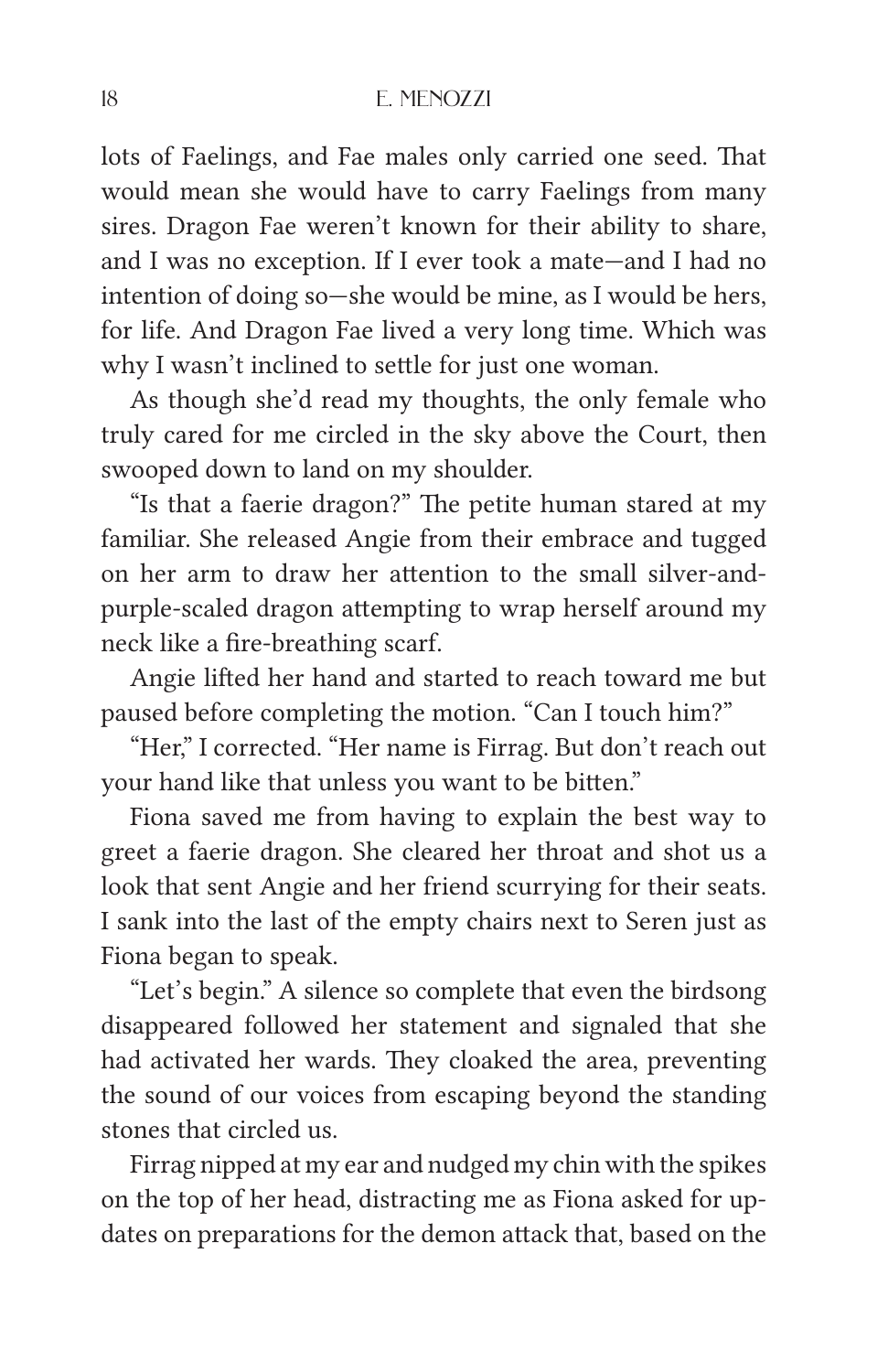half demon's spying, they expected would happen during the summer solstice festivities. I reached up and scratched Firrag under her chin as Arabella reported on how Seren and the half demon—Nigel, that was his name, not that it mattered to me, I was going home and wouldn't be around long enough to care what happened to any of these Fae—were training the Queen's Guard to fight demons.

Seren exhaled when no one commented on Arabella's report. She started to relax back into her seat, but then Gwawr began to speak, and Seren shifted forward again.

"Are you okay?" I whispered to her.

She waved a hand and shushed me, so I shrugged and focused my attention on Firrag. It was nice not sitting at the table. I didn't have to pretend to be listening when I was seated with the guests. I let my mind drift to more important things.

I had almost decided on, exactly, what I would say to Damir after the meeting to convince him I was a worthy lieutenant when someone at the table mentioned my name. I searched the faces around the table, trying to determine who had spoken, just as a robed Fae seated at Fiona's left responded.

"Now is not the time to be deciding such things as who will sire the queen's firstborn. We must focus on defeating the demons, first. Thanks to you, Damir, there are now two possible paths to succession, should we lose our queen. And, should Fiona take a seed now, she would not be safely through the Settling phase of the pregnancy before the demon attack. She will need her magic to defend herself should the demons breach the guards."

*Thanks to Damir? What did Damir do to help ensure that the Faerie Queen had an heir?* I tried to focus and follow the discussion so I could figure out what the queen's aunt was talking about.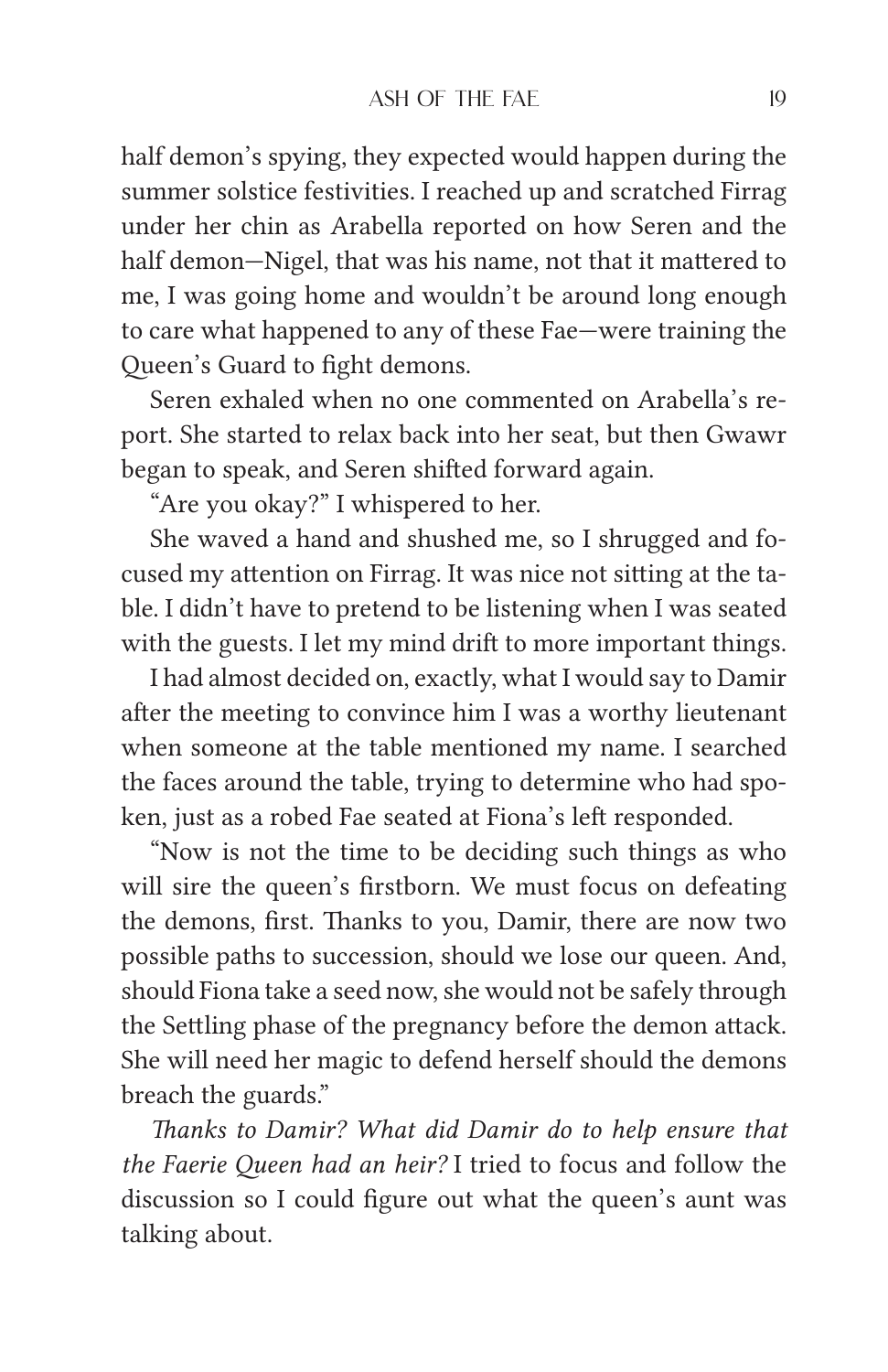"Fiona could wait out the attack in the caverns," Damir suggested. "The Dragon Fae would be honored to protect the Faerie Queen, especially if she is carrying the seed from one of ours."

Fiona placed her hands flat on the stone table. "Enough. I will not run in the face of danger. I will stand and fight with the factions. Sorcha is right. The Court can vote on any candidates proposed to sire my firstborn after we win this war. Unless there is anything else to discuss…?"

I tensed, only just then realizing the political implications of the commitment I'd made. Fiona was talking about me, about the possibility of me being the male who might sire the firstborn of the queen. And, as I suspected, it didn't sound like she was in a hurry to take me up on that promise. In fact, it didn't sound like she wanted a Dragon Fae sire for her firstborn at all.

Fiona's cousin, Arabella, was already carrying a Faeling, and so was their aunt, the robed woman who had spoken in favor of Fiona waiting to take a seed. But I'd heard that their aunt's Faeling could not be queen. Something about the heir needing to be the firstborn female of the next generation. Their aunt's Faeling would be Fiona's cousin. Damir and Ivo's cousin.

*Wait*. If Damir and Ivo were both High Fae, that meant if one of them produced a female Faeling, that Faeling could be the next Faerie Queen.

I glanced over at Seren. She was focused on whatever was happening at the stone table, so I allowed my eyes to drift down to her belly. If Seren were pregnant, why hadn't Damir told me? Why did everyone else in the Court seem to know what Fiona's aunt meant when I didn't? Damir was my wingmate. He should have said something. Unless I was right, and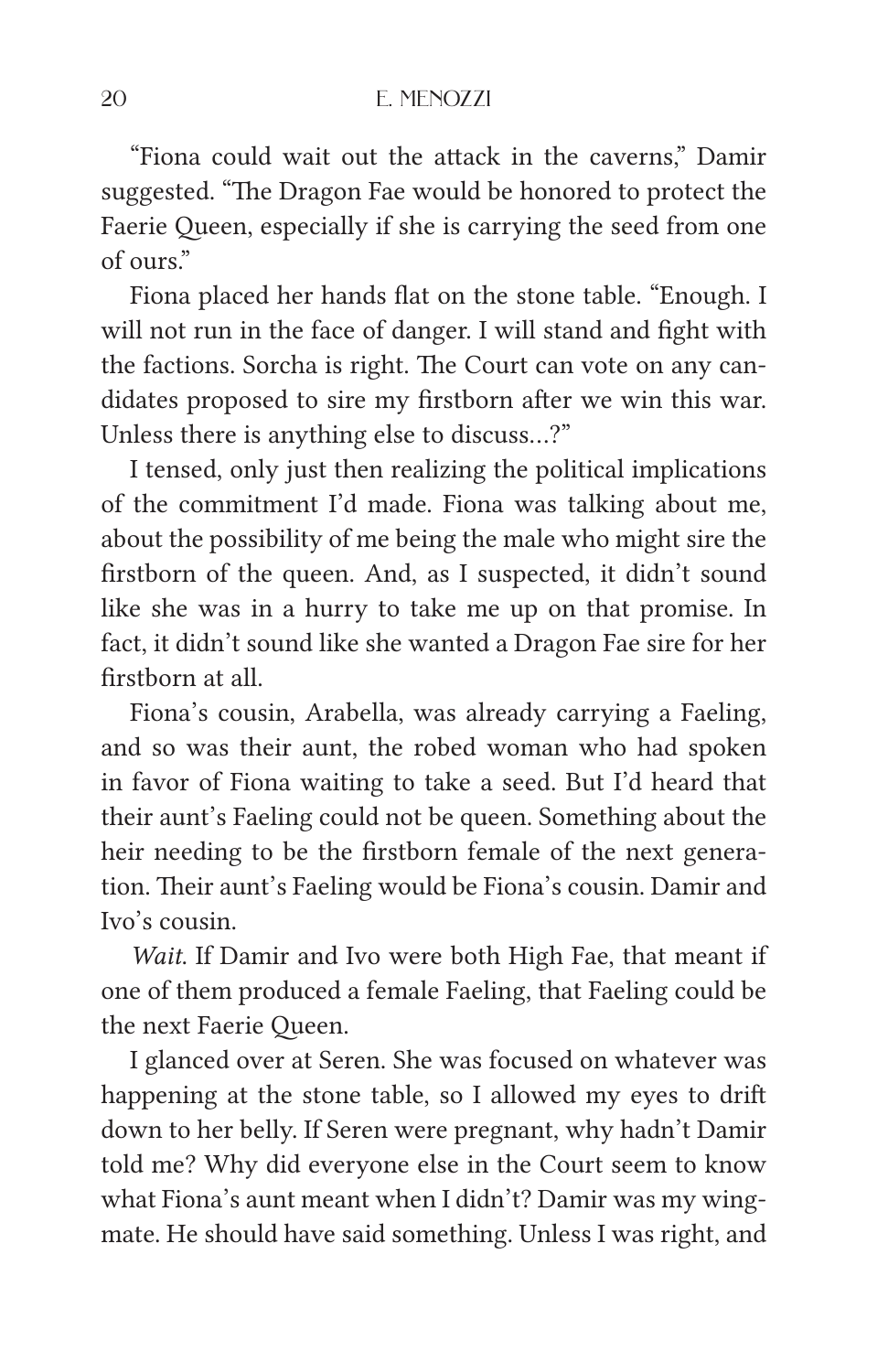he didn't trust me.

The voices at the stone table began arguing over the safety of some wizard who was healing in the infirmary. I attempted to block the noise out so that I could further consider what Damir and Seren's Faeling might mean for my future, and for the future of the Dragon Fae. Then the human without magic who was sitting near me stood and addressed the Queen's Court.

*Angie*. I was pretty sure she'd said her name was Angie.

"My queen, if you will allow me to speak on Hannah's behalf?" Probably-Angie bowed her head and paused until Fiona acknowledged her. "The hundreds of thousands of humans who watch Hannah's videos know nothing of the world of magic. Her parents are also blissfully unaware. Unlike Hannah, they never discovered and never learned to use the magic they carry in their blood. If Hannah does not return to the human lands soon and resume her normal activities, it will be noticed, and it will be nearly impossible to explain where she is and why."

She paused briefly before continuing. "I agree that Hannah's safety is at risk because she knows the location of Emilio's boxes. And it is very likely Morgan will try to contact Hannah as soon as she sees that Hannah has returned. Morgan is—was—Hannah's best friend. However, they do live thousands of miles apart. Hannah's apartment can be warded, and if she goes out, she can keep to public spaces filled with non-magical humans where Morgan is unlikely to harm her. If that is not enough, perhaps you can spare one of the guards and assign them to keep an eye on Hannah for at least a few days until we see how Morgan reacts?"

The corners of Fiona's mouth turned down. She glanced away from Angie and appeared to focus her attention on the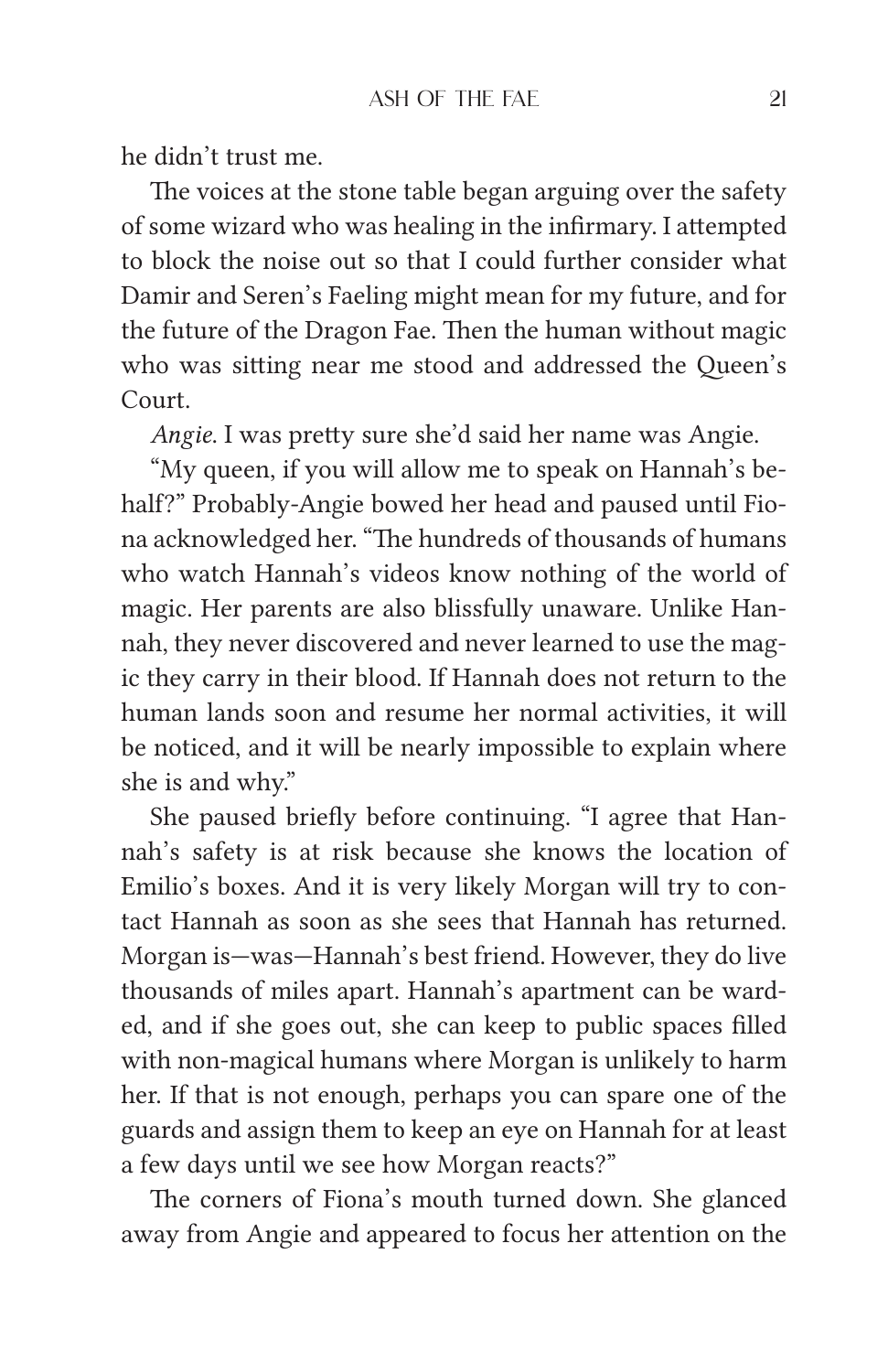wizard at the opposite end of the table as though she planned to address him. To her right, Arabella, the commander of the Queen's Guard, moved her chin a fraction to the left before returning it to center. The slight shake would have been missed by anyone who wasn't watching closely. I had barely caught it, but Fiona must have noticed.

"Our guards cannot be spared." Fiona sighed. "If Hannah is released, it will fall on the wizards to protect her."

"But, Your Highness." The wizard at the end of the table leaned forward. "The wizards don't know about my sister, and I'm not sure we should risk telling them right now. It might divide our Society at a time when we need everyone focused on the true enemy. Focused on the goal of defeating the demons."

I glanced at the faces around the table, then up at Angie. Seren, who sat between us, moved one hand to rest on her belly. The gesture caught my eye, and I knew what I needed to do.

My mouth spoke before I could reconsider. "I'll do it. I'll guard the human."

It was time to prove my worth to Damir and to the queen. How hard could it be to keep one wizard safe from an un-trained half demon?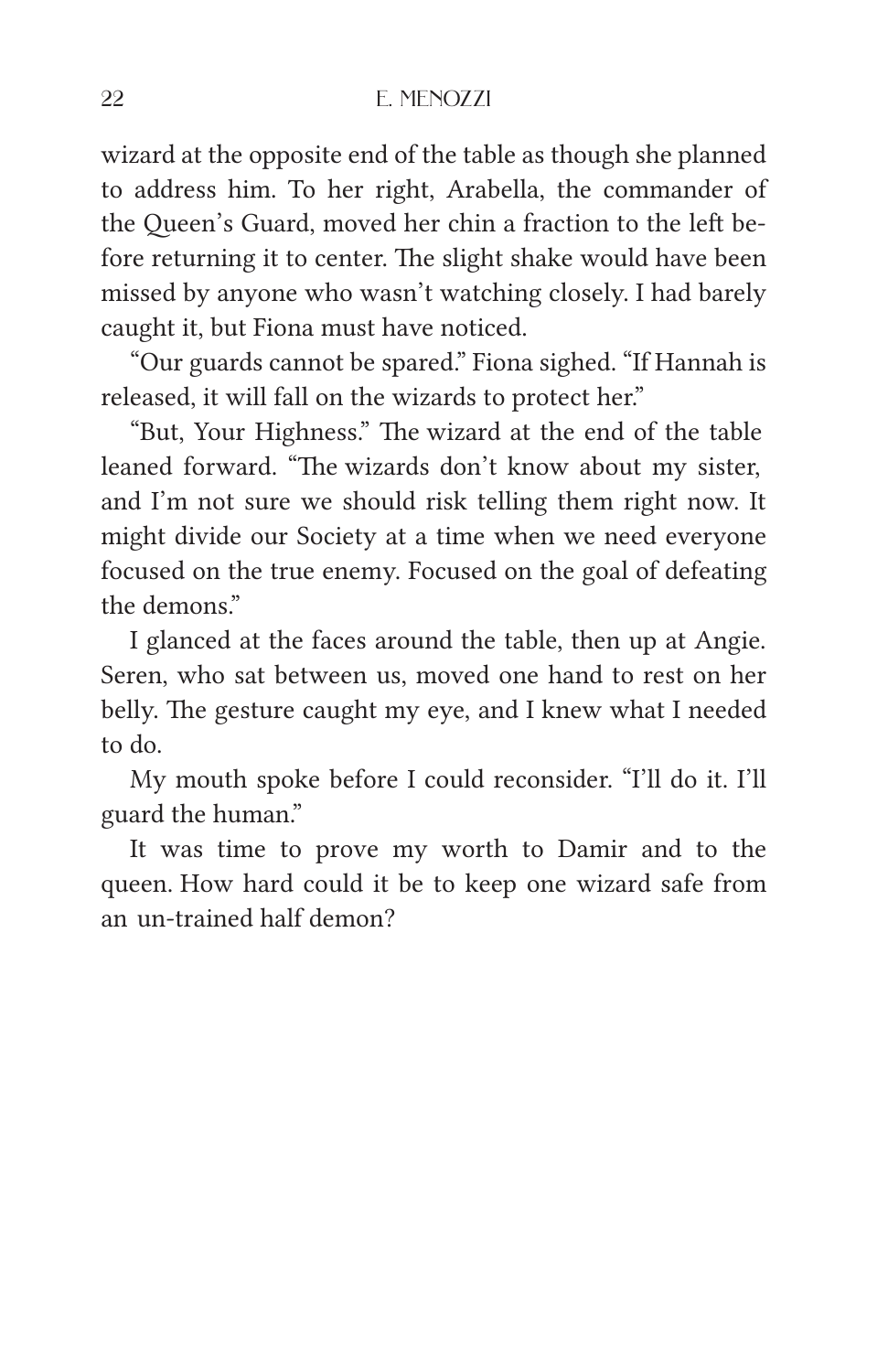To purchase this book, visit:

https://books2read.com/AshOfTheFae

And don't miss the other books in the Modern Fae series:

*Eve of the Fae Dawn of the Fae Will of the Fae Hunter of the Fae Tales of the Fae*

To be the first to know about new books, discounts, giveaways, and behind the scenes book info, sign up for my newsletter at http://www.tinyletter.com/emenozzi.

> $\heartsuit$ E M